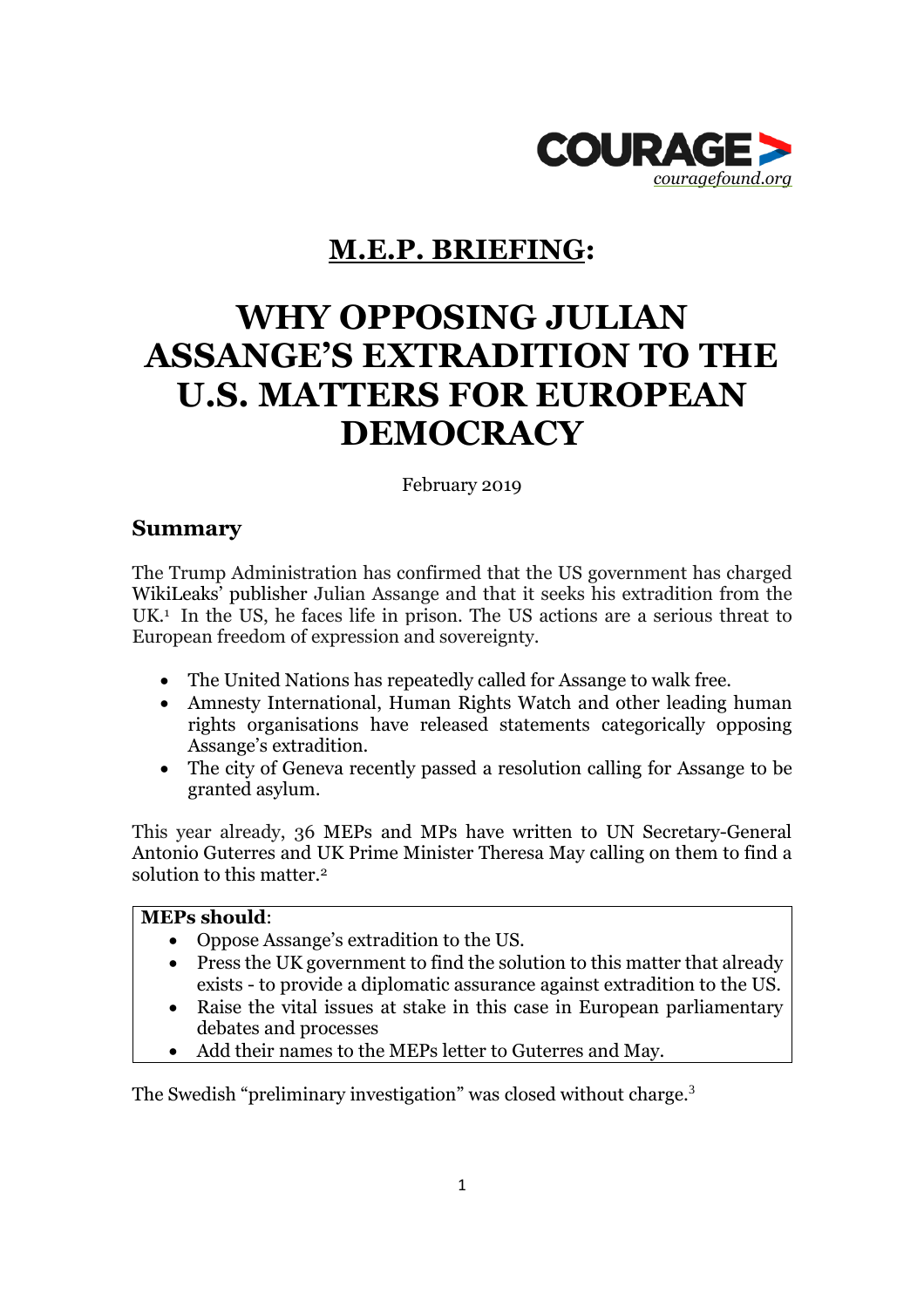#### **The case raises a number of fundamental issues for European democracy.**

The UK and other European states have clear obligations under international law to protect the rights of refugees and asylum seekers. Assange's asylum status requires that he not be transferred to the persecuting state (i.e., the country that he was given asylum in relation to, the US).

The extradition of Julian Assange is for *publishing* and confronts fundamental issues:

- The extradition by the Trump Administration of a publisher in Europe for the "crime" of publishing truthful information, would set a very dangerous precedent for the extra-territorialisation of state secrecy laws and interference in the right to publish and media freedom in Europe.
- It cannot be the case that the Trump Administration be permitted to dictate what can and cannot be published in Europe.
- An extradition would post an invitation to other states to follow suit, severely threatening the ability of journalists, publishers and human rights organisations to safely reveal information about serious international issues.

Julian Assange has exposed serious US spying and economic sabotage against the EU and its member states, including Germany, France and Italy. He has spoken at the European Parliament on numerous occasions in relation to freedom of expression and the fight against corruption.

WikiLeaks has always published from EU and EEA member states: France, Germany, Netherlands, Sweden, UK, Norway and Iceland.

Mr Assange was living in France until he was detained when visiting the UK to assist the Guardian publish "Cablegate". His young children are in France.

"Brexit" will prevent him using the Court of Justice of the European Union and other EU mechanisms to secure his freedom.

*Mr Assange's freedom is not simply a matter for the courts in the United Kingdom but for the government. The UK government has a simple solution available to this matter:*

 *It can provide a substantive diplomatic assurance (to the UNHCR, EU, France, Ecuador or Australia) that Assange would not be extradited to the United States (the state in relation to which he has refugee status). Such assurances are standard practice in the transfer of refugees or persons involved in legal processes, from one jurisdiction to another (i.e., if Ecuador hands him over to the UK, to resolve any remaining legal issues in the UK). The very foundation of the international refugee system is that refugees cannot be transferred to the state in relation to which they have refugee status.*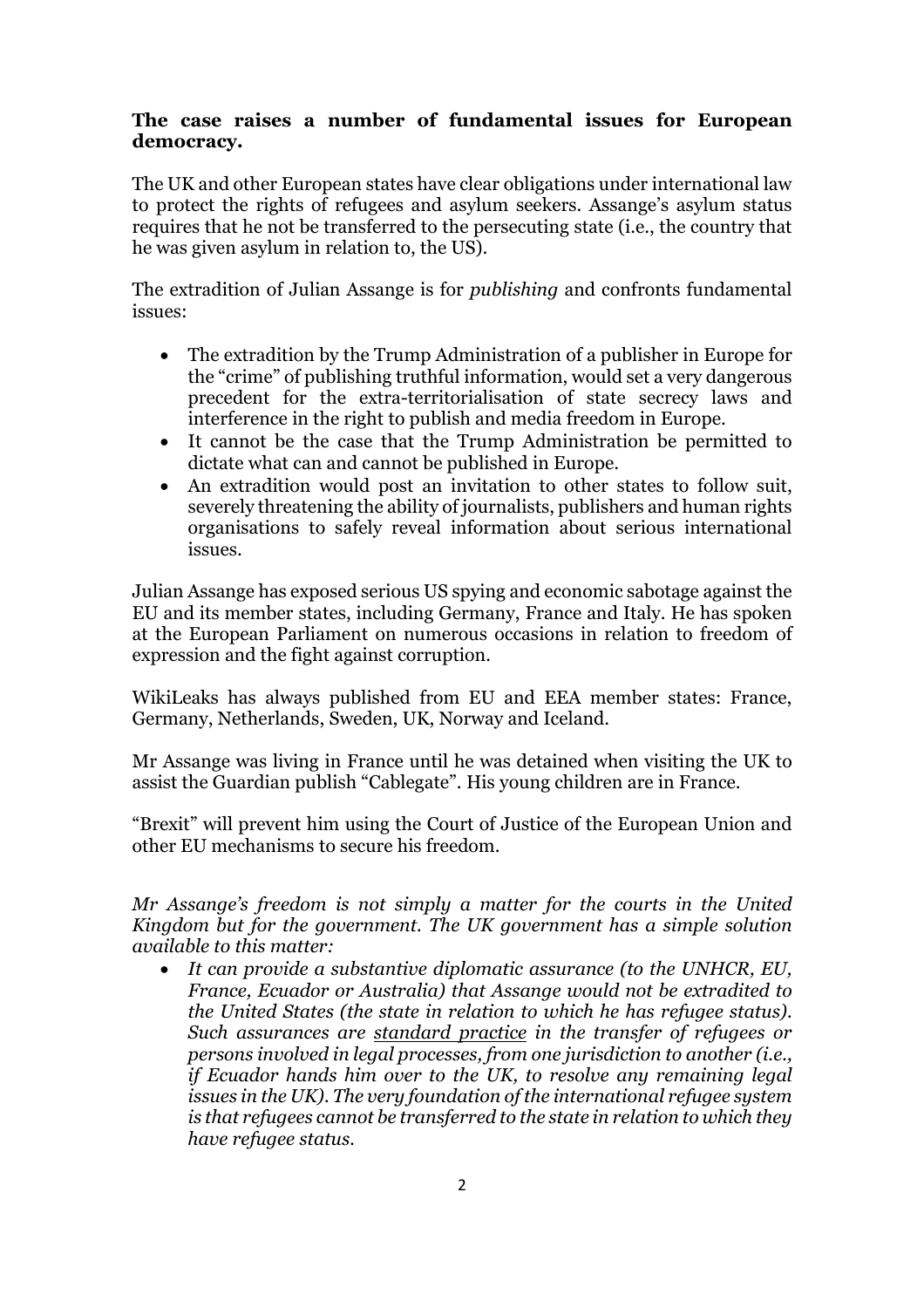## **Main briefing**

**1. US charges and extradition**. On 15 November last year, the US Department of Justice inadvertently revealed that "Assange has been charged" under seal and that the US seeks his extradition from the UK. <sup>4</sup> These charges have been confirmed to various media, including Associated Press, the Washington Post and the New York Times.<sup>5</sup> In the US, Assange faces life in prison for publishing truthful information. The charges relate to WikiLeaks' 2010-2011 joint publications on war, diplomacy and rendition with a range of media organisations - Der Spiegel, Le Monde, La Repubblica, Espresso, The Guardian, Liberation, Mediapart, The Telegraph, The Independent, Channel 4, the Bureau of Investigative Journalism, Reuters, and others. (At no time has WikiLeaks or Julian Assange been contacted by the "Mueller investigation" which is looking into the 2016 US election.)

**2. Threats against Assange**. High ranking US officials have issued a series of threats against Assange and WikiLeaks to "take down" the organisation, asserting that "Julian Assange has no First Amendment privileges. He is not a US citizen" (then CIA director Mike Pompeo<sup>6</sup>) and stating that arresting Assange is a "priority" for the US (then US Attorney General Jeff Sessions7). The key reason for this approach is WikiLeaks' release of thousands of files on the CIA in 2017 - "the largest leak of CIA documents in history"<sup>8</sup> which revealed the CIA's efforts to infest computers, smartphones, TVs, routers and even vehicles with CIA viruses and malware. The US government arrested a young US intelligence officer as WikiLeaks' source who now faces 160 years in prison and is being held in harsh conditions. The media reported in 2017, just after the Vault 7 publications, that the US was expanding the investigation against Assange and had prepared charges against him.<sup>9</sup> All the while, it has never been questioned that WikiLeaks simply published truthful information.

**3. Granting of refugee status**. Julian Assange was granted asylum by Ecuador in 2012, including under the 1951 Refugee Convention, to which all EU states are party, owing to his well-founded fear of persecution.<sup>10</sup> Asylum was granted after the UK and Swedish governments refused to give Ecuador diplomatic assurances that they would not extradite him to the US over WikiLeaks' publications. The risk of extradition to the US is the only reason he sought and received asylum by Ecuador. It is the only reason in his asylum application and the only reason in Ecuador's asylum determination.

Julian Assange has always been willing to face any outstanding bail issue in a UK legal process but not at the expense of facing extradition to the United States. No charges were ever brought against Assange in Sweden, which closed its investigation in 2017. Emails released under a tribunal challenge following a Freedom of Information Act request revealed that the Swedish authorities wanted to drop the arrest warrant for Assange as early as 2013 – it was the UK government that improperly insisted it continue.<sup>11</sup>

**4. Obligations under international law**. Julian Assange is protected under international refugee law and cannot be returned to the persecuting state. The core principle of the 1951 Convention is non-refoulement "which asserts that a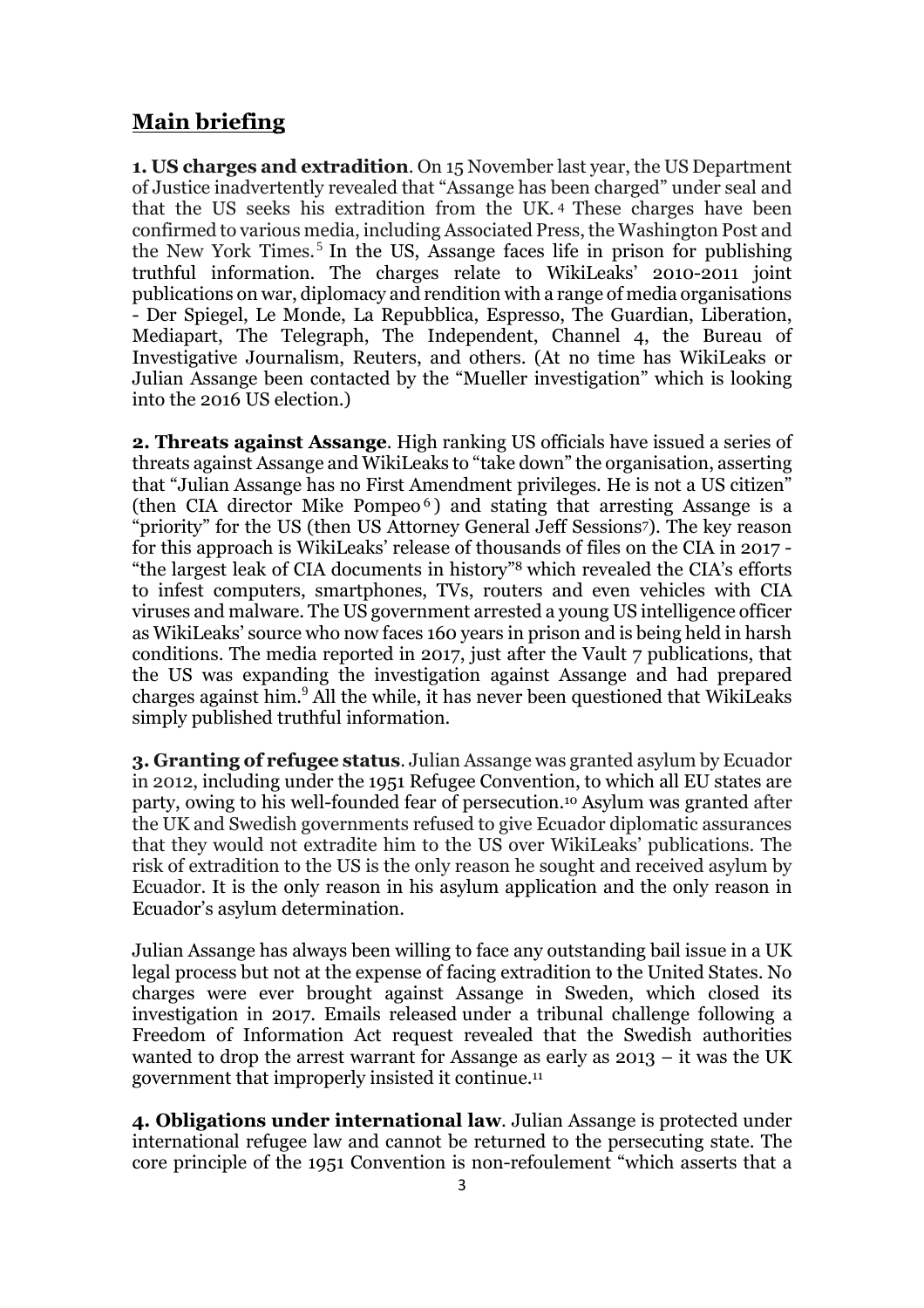refugee should not be returned to a country where they face serious threats to their life or freedom". <sup>12</sup> Asylum was granted to Assange by Ecuador citing a "threat to his life, personal safety and freedom" and the torture, cruel and degrading treatment of his alleged source under US custody.<sup>13</sup>

**5. United Nations call on the UK to uphold international law.** The UN Working Group on Arbitrary Detention (WGAD), the supreme international body scrutinising this issue, has repeatedly called on the UK government to end Assange's "arbitrary detention". <sup>14</sup> In December 2018, it "repeated a demand that the UK abides by its international obligations and immediately allows Wikileaks founder Julian Assange to walk free from the Ecuadorian embassy". <sup>15</sup> The UN states that WGAD determinations are legally-binding.<sup>16</sup> The latest UN statement was also reiterated by the UN Special Rapporteur for Human Rights Defenders Michel Forst.<sup>17</sup>

**6. Human rights organisations oppose extradition**. Amnesty International and Human Rights Watch, among other human rights organisations, have released statements categorically opposing Assange's extradition. Amnesty states that it "believes that Julian Assange should not be extradited or subjected to any other transfer to the USA, where there are concerns that he would face a real risk of serious human rights violations due to his work with Wikileaks".<sup>18</sup> Human Rights Watch has stated: "UK should reject extraditing Julian Assange to US".<sup>19</sup>

**7. The Trump administration should have no right to prosecute a journalist in the UK, operating from the UK and the rest of Europe, over claims under US laws.** This would open the flood gates to an extremely dangerous precedent that everyone should be worried about. Julian Assange's copublishers at Der Spiegel, Le Monde, La Repubblica, Espresso, the Guardian, Telegraph, Independent and Channel 4, among others, all risk prosecution if the US is allowed to prosecute a non-US publisher or journalist for revealing information it says is secret. If the US government can prosecute a non-US journalist publishing from the UK for revealing secrets about the US, why can't Russia prosecute a British journalist in London for revealing secrets about Moscow, or Saudi Arabia do the same for revealing secrets about the Khashoggi murder?

**8. Deteriorating health**. Julian Assange has been unable to leave the embassy for over six years for fear of being arrested and then extradited to the United States. During this time, medical assessments show that his health has deteriorated. <sup>20</sup> The United Nations has stated that it is "concerned that the modalities of the continued arbitrary deprivation of liberty of Mr. Assange is undermining his health, and may possible endanger his life given the disproportionate amount of anxiety and stress that such prolonged deprivation of liberty entails". 21

**9. A solution to the issue.** The UK government has a simple solution available to this matter: It can provide a diplomatic assurance (to Australia or to Ecuador) that it will respect its refugee obligations and not extradite Assange to the United States (the state in relation to which he has refugee status). Such assurances are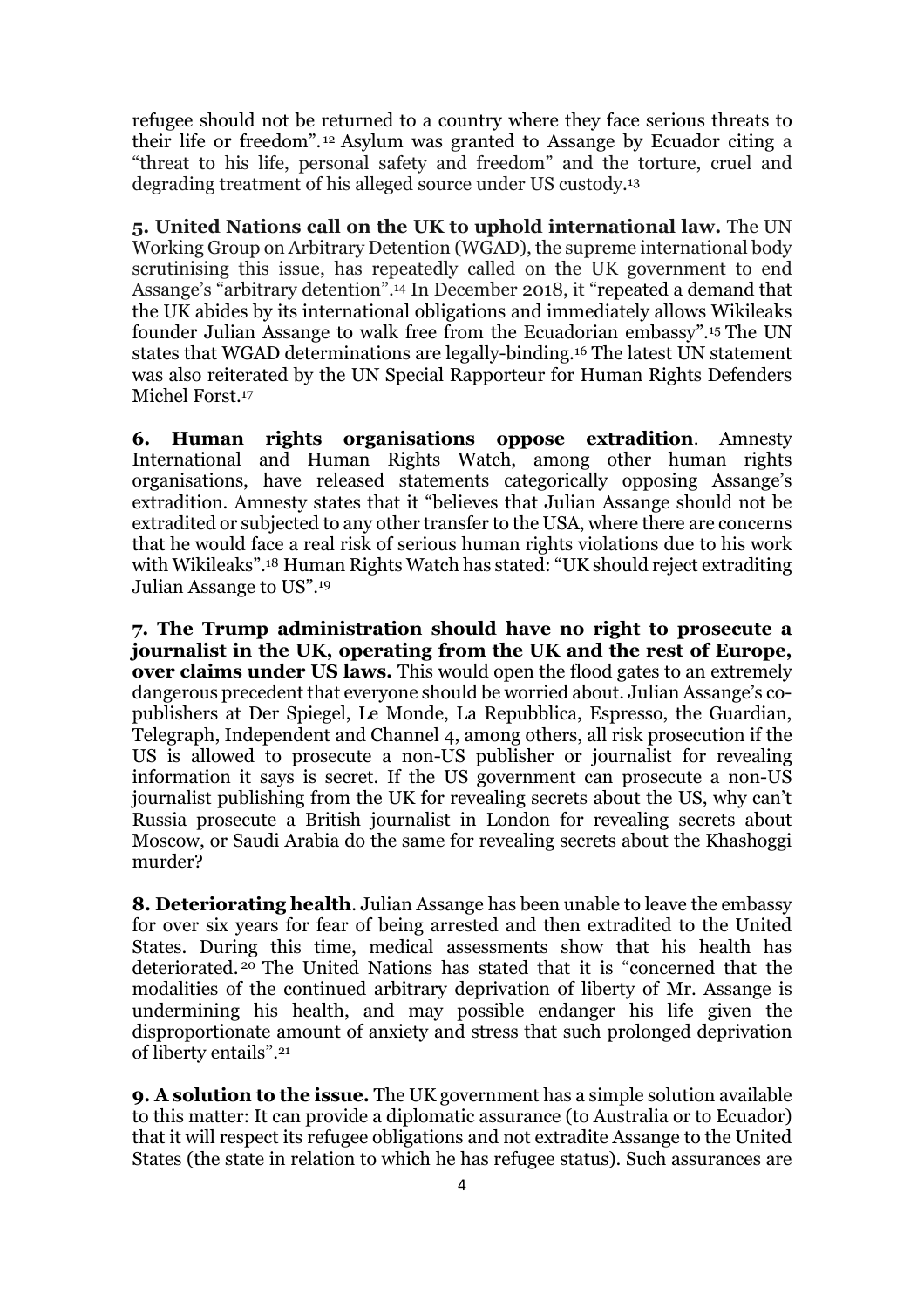standard practice in the transfer of refugees in legal processes from one jurisdiction to another (i.e., if Ecuador hands him over to the UK, to resolve any remaining UK domestic legal issues). The UK itself insists that other states provide "no secondary purpose" guarantees for *all* extraditions *from* the UK. 22 Interpol also forbids arrest notices for refugees from the states in relation to which they have refugee status.<sup>23</sup> The very foundation of the international refugee system is that refugees cannot be transferred to the state in relation to which they have refugee status.

There is real urgency about Julian Assange's situation given the confirmation of the existence of US charges against him and credible reports that the Ecuadorian government has caved in to pressure and may imminently expel him from the embassy.

#### *For more information, contact: [courage.contact@couragefound.org](mailto:courage.contact@couragefound.org)*

*The Courage Foundation – [www.couragefound.org](http://www.couragefound.org/) - is an international organisation that supports those who risk life or liberty to make significant contributions to the historical record. It campaigns and fundraises for the legal and public defence of specific individuals such as Julian Assange who are subject to serious prosecution or persecution.*